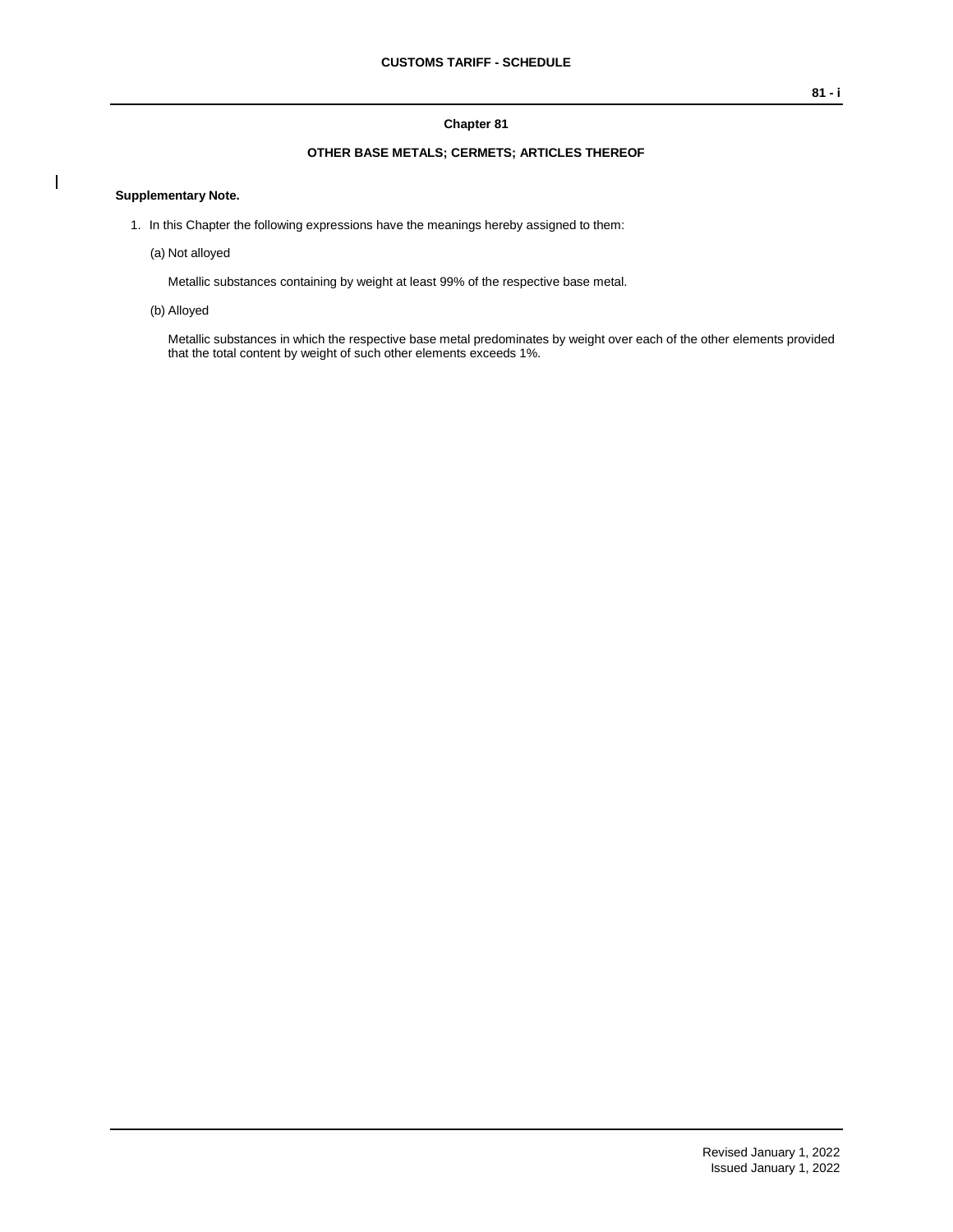# **CUSTOMS TARIFF - SCHEDULE**

| <b>Tariff</b><br>Item  | SS | <b>Description of Goods</b>                                                                    | Unit of<br>Meas. | <b>MFN</b><br>Tariff | <b>Applicable</b><br><b>Preferential Tariffs</b>                                                                            |
|------------------------|----|------------------------------------------------------------------------------------------------|------------------|----------------------|-----------------------------------------------------------------------------------------------------------------------------|
| 81.01                  |    | Tungsten (wolfram) and articles thereof, including waste and scrap.                            |                  |                      |                                                                                                                             |
|                        |    | 8101.10.00 00 -Powders                                                                         | <b>KGM</b>       | Free                 | CCCT, LDCT, GPT, UST,<br>MXT, CIAT, CT, CRT, IT,<br>NT, SLT, PT, COLT, JT,<br>PAT, HNT, KRT, CEUT,<br>UAT, CPTPT, UKT: Free |
|                        |    | -Other:                                                                                        |                  |                      |                                                                                                                             |
|                        |    | 8101.94.00 00 - - Unwrought tungsten, including bars and rods obtained simply by<br>sintering  | <b>KGM</b>       | Free                 | CCCT, LDCT, GPT, UST,<br>MXT, CIAT, CT, CRT, IT,<br>NT, SLT, PT, COLT, JT,<br>PAT, HNT, KRT, CEUT,<br>UAT, CPTPT, UKT: Free |
| 8101.96.00 00 - - Wire |    |                                                                                                | <b>KGM</b>       | Free                 | CCCT, LDCT, GPT, UST,<br>MXT, CIAT, CT, CRT, IT,<br>NT, SLT, PT, COLT, JT,<br>PAT, HNT, KRT, CEUT,<br>UAT, CPTPT, UKT: Free |
|                        |    | 8101.97.00 00 - -Waste and scrap                                                               | <b>KGM</b>       | Free                 | CCCT, LDCT, GPT, UST,<br>MXT, CIAT, CT, CRT, IT,<br>NT, SLT, PT, COLT, JT,<br>PAT, HNT, KRT, CEUT,<br>UAT, CPTPT, UKT: Free |
|                        |    | 8101.99.00 00 - - Other                                                                        | <b>KGM</b>       | Free                 | CCCT, LDCT, GPT, UST,<br>MXT, CIAT, CT, CRT, IT,<br>NT, SLT, PT, COLT, JT,<br>PAT, HNT, KRT, CEUT,<br>UAT, CPTPT, UKT: Free |
| 81.02                  |    | Molybdenum and articles thereof, including waste and scrap.                                    |                  |                      |                                                                                                                             |
|                        |    | 8102.10.00 00 -Powders                                                                         | KGM              | Free                 | CCCT, LDCT, GPT, UST,<br>MXT, CIAT, CT, CRT, IT,<br>NT, SLT, PT, COLT, JT,<br>PAT, HNT, KRT, CEUT,<br>UAT, CPTPT, UKT: Free |
|                        |    | -Other:                                                                                        |                  |                      |                                                                                                                             |
|                        |    | 8102.94.00 00 - -Unwrought molybdenum, including bars and rods obtained simply by<br>sintering | KGM              | Free                 | CCCT, LDCT, GPT, UST,<br>MXT, CIAT, CT, CRT, IT,<br>NT, SLT, PT, COLT, JT,<br>PAT, HNT, KRT, CEUT,<br>UAT, CPTPT, UKT: Free |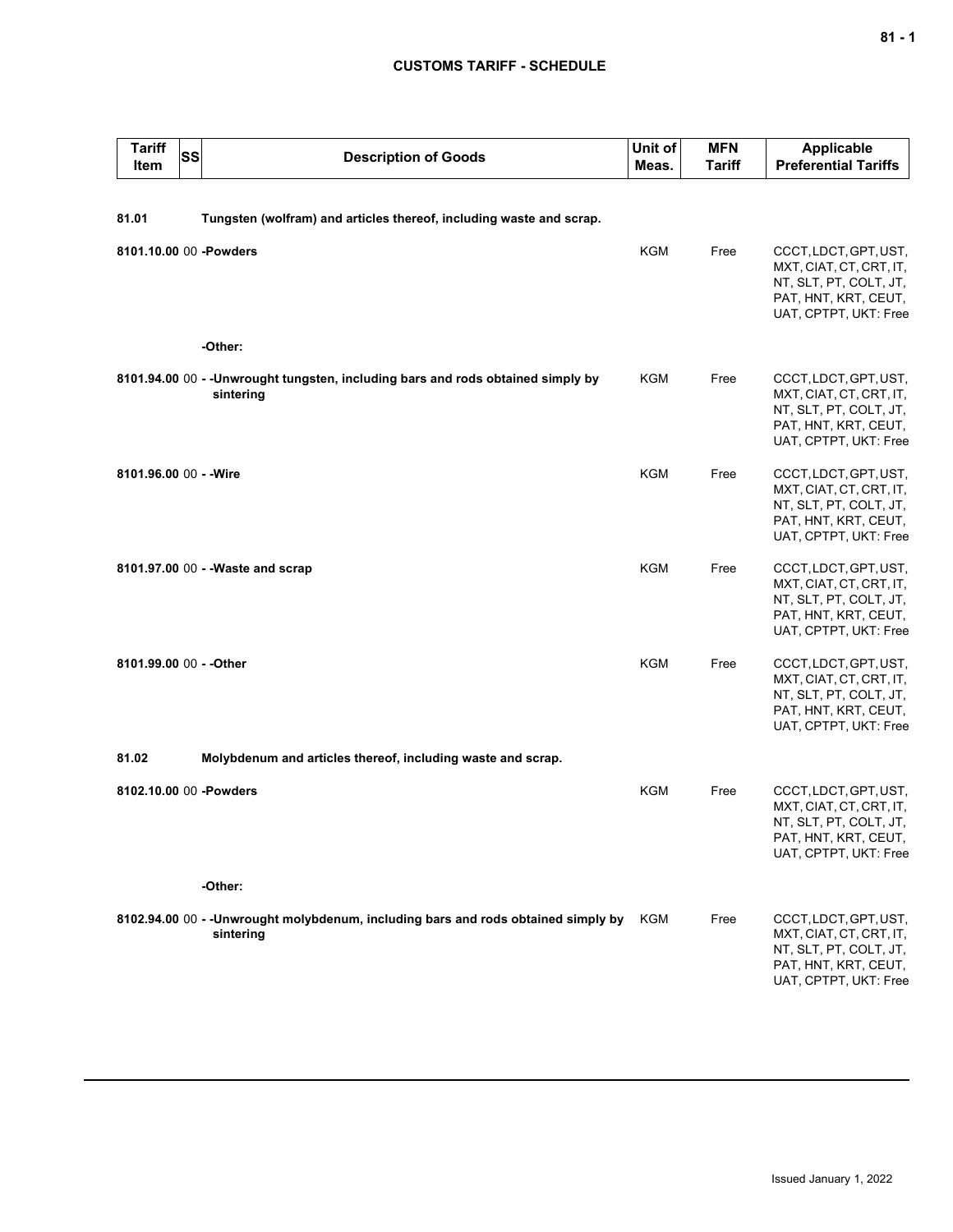$\mathbf I$ 

 $\mathbf I$ 

 $\mathbf{I}$ 

 $\mathbf I$ 

| <b>Tariff</b><br>Item       | <b>SS</b> | <b>Description of Goods</b>                                                                                                | Unit of<br>Meas. | <b>MFN</b><br><b>Tariff</b> | Applicable<br><b>Preferential Tariffs</b>                                                                                   |
|-----------------------------|-----------|----------------------------------------------------------------------------------------------------------------------------|------------------|-----------------------------|-----------------------------------------------------------------------------------------------------------------------------|
|                             |           | 8102.95.00 00 - -Bars and rods, other than those obtained simply by sintering, profiles,<br>plates, sheets, strip and foil | <b>KGM</b>       | Free                        | CCCT, LDCT, GPT, UST,<br>MXT, CIAT, CT, CRT, IT,<br>NT, SLT, PT, COLT, JT,<br>PAT, HNT, KRT, CEUT,<br>UAT, CPTPT, UKT: Free |
| 8102.96.00 00 - - Wire      |           |                                                                                                                            | <b>KGM</b>       | Free                        | CCCT, LDCT, GPT, UST,<br>MXT, CIAT, CT, CRT, IT,<br>NT, SLT, PT, COLT, JT,<br>PAT, HNT, KRT, CEUT,<br>UAT, CPTPT, UKT: Free |
|                             |           | 8102.97.00 00 - - Waste and scrap                                                                                          | <b>KGM</b>       | Free                        | CCCT, LDCT, GPT, UST,<br>MXT, CIAT, CT, CRT, IT,<br>NT, SLT, PT, COLT, JT,<br>PAT, HNT, KRT, CEUT,<br>UAT, CPTPT, UKT: Free |
| 8102.99.00 00 - - Other     |           |                                                                                                                            | <b>KGM</b>       | Free                        | CCCT, LDCT, GPT, UST,<br>MXT, CIAT, CT, CRT, IT,<br>NT, SLT, PT, COLT, JT,<br>PAT, HNT, KRT, CEUT,<br>UAT, CPTPT, UKT: Free |
| 81.03                       |           | Tantalum and articles thereof, including waste and scrap.                                                                  |                  |                             |                                                                                                                             |
|                             |           | 8103.20.00 00 -Unwrought tantalum, including bars and rods obtained simply by<br>sintering; powders                        | KGM              | Free                        | CCCT, LDCT, GPT, UST,<br>MXT, CIAT, CT, CRT, IT,<br>NT, SLT, PT, COLT, JT,<br>PAT, HNT, KRT, CEUT,<br>UAT, CPTPT, UKT: Free |
|                             |           | 8103.30.00 00 - Waste and scrap                                                                                            | <b>KGM</b>       | Free                        | CCCT, LDCT, GPT, UST,<br>MXT, CIAT, CT, CRT, IT,<br>NT, SLT, PT, COLT, JT,<br>PAT, HNT, KRT, CEUT,<br>UAT, CPTPT, UKT: Free |
|                             |           | -Other:                                                                                                                    |                  |                             |                                                                                                                             |
| 8103.91.00 00 - - Crucibles |           |                                                                                                                            | KGM              | Free                        | CCCT, LDCT, GPT, UST,<br>MXT, CIAT, CT, CRT, IT,<br>NT, SLT, PT, COLT, JT,<br>PAT, HNT, KRT, CEUT,<br>UAT, CPTPT, UKT: Free |
| 8103.99.00 00 - - Other     |           |                                                                                                                            | <b>KGM</b>       | Free                        | CCCT, LDCT, GPT, UST,<br>MXT, CIAT, CT, CRT, IT,<br>NT, SLT, PT, COLT, JT,<br>PAT, HNT, KRT, CEUT,<br>UAT, CPTPT, UKT: Free |
| 81.04                       |           | Magnesium and articles thereof, including waste and scrap.                                                                 |                  |                             |                                                                                                                             |
|                             |           | -Unwrought magnesium:                                                                                                      |                  |                             |                                                                                                                             |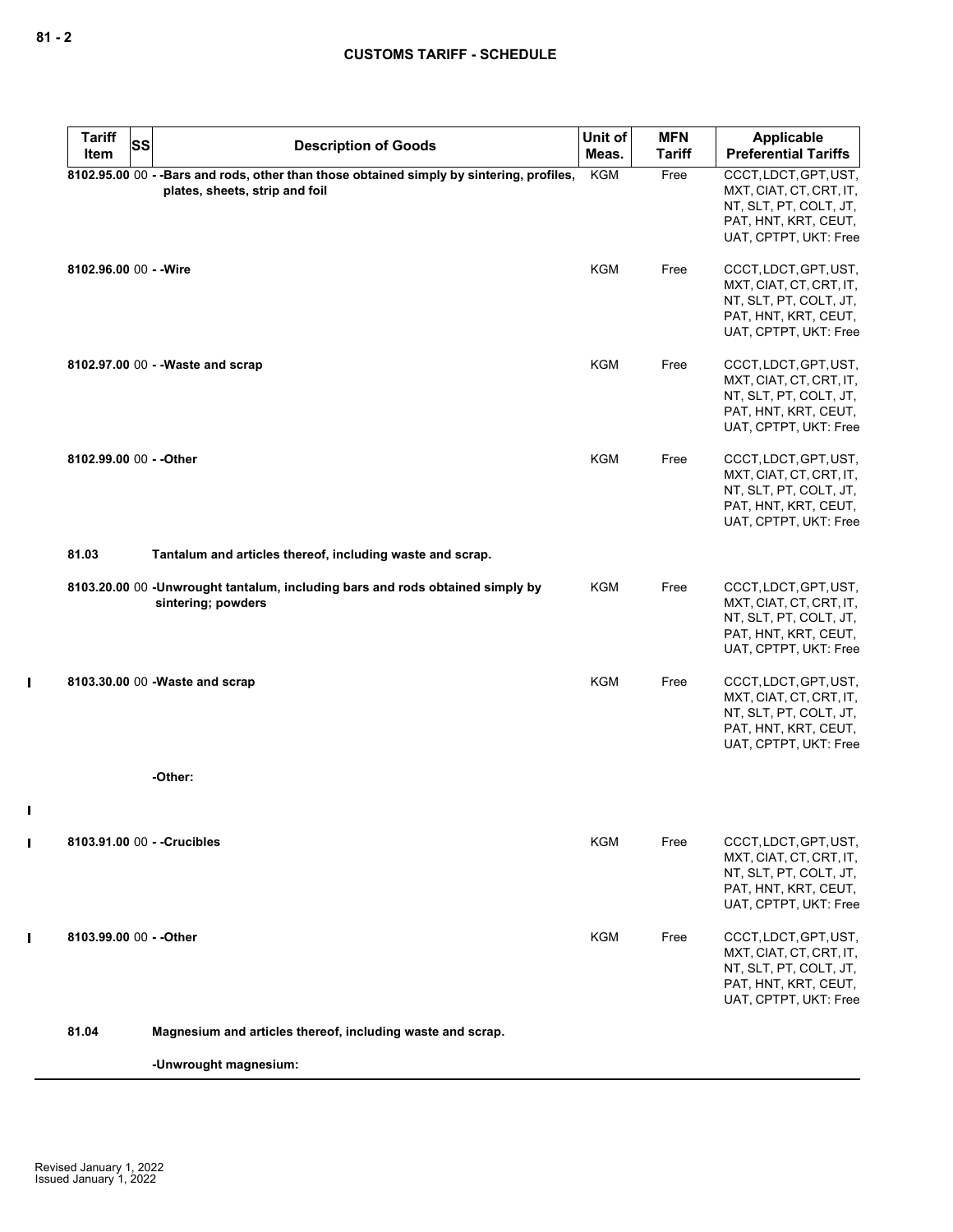| I<br>$\overline{\phantom{a}}$ |  | $\sim$ |
|-------------------------------|--|--------|
|-------------------------------|--|--------|

| <b>Tariff</b><br>Item   | SS | <b>Description of Goods</b>                                                                                                    | Unit of<br>Meas. | <b>MFN</b><br><b>Tariff</b> | <b>Applicable</b><br><b>Preferential Tariffs</b>                                                                            |
|-------------------------|----|--------------------------------------------------------------------------------------------------------------------------------|------------------|-----------------------------|-----------------------------------------------------------------------------------------------------------------------------|
|                         |    | 8104.11.00 00 - - Containing at least 99.8% by weight of magnesium                                                             | KGM              | Free                        | CCCT, LDCT, GPT, UST,<br>MXT, CIAT, CT, CRT, IT,<br>NT, SLT, PT, COLT, JT,<br>PAT, HNT, KRT, CEUT,<br>UAT, CPTPT, UKT: Free |
| 8104.19.00 00 - - Other |    |                                                                                                                                | <b>KGM</b>       | Free                        | CCCT, LDCT, GPT, UST,<br>MXT, CIAT, CT, CRT, IT,<br>NT, SLT, PT, COLT, JT,<br>PAT, HNT, KRT, CEUT,<br>UAT, CPTPT, UKT: Free |
|                         |    | 8104.20.00 00 - Waste and scrap                                                                                                | <b>KGM</b>       | Free                        | CCCT, LDCT, GPT, UST,<br>MXT, CIAT, CT, CRT, IT,<br>NT, SLT, PT, COLT, JT,<br>PAT, HNT, KRT, CEUT,<br>UAT, CPTPT, UKT: Free |
|                         |    | 8104.30.00 00 -Raspings, turnings and granules, graded according to size; powders                                              | KGM              | Free                        | CCCT, LDCT, GPT, UST,<br>MXT, CIAT, CT, CRT, IT,<br>NT, SLT, PT, COLT, JT,<br>PAT, HNT, KRT, CEUT,<br>UAT, CPTPT, UKT: Free |
| 8104.90.00 00 - Other   |    |                                                                                                                                | <b>KGM</b>       | Free                        | CCCT, LDCT, GPT, UST,<br>MXT, CIAT, CT, CRT, IT,<br>NT, SLT, PT, COLT, JT,<br>PAT, HNT, KRT, CEUT,<br>UAT, CPTPT, UKT: Free |
| 81.05                   |    | Cobalt mattes and other intermediate products of cobalt metallurgy;<br>cobalt and articles thereof, including waste and scrap. |                  |                             |                                                                                                                             |
|                         |    | 8105.20.00 00 -Cobalt mattes and other intermediate products of cobalt metallurgy;<br>unwrought cobalt; powders                | <b>KGM</b>       | Free                        | CCCT, LDCT, GPT, UST,<br>MXT, CIAT, CT, CRT, IT,<br>NT, SLT, PT, COLT, JT,<br>PAT, HNT, KRT, CEUT,<br>UAT, CPTPT, UKT: Free |
|                         |    | 8105.30.00 00 - Waste and scrap                                                                                                | <b>KGM</b>       | Free                        | CCCT, LDCT, GPT, UST,<br>MXT, CIAT, CT, CRT, IT,<br>NT, SLT, PT, COLT, JT,<br>PAT, HNT, KRT, CEUT,<br>UAT, CPTPT, UKT: Free |
| 8105.90.00 00 -Other    |    |                                                                                                                                | <b>KGM</b>       | Free                        | CCCT, LDCT, GPT, UST,<br>MXT, CIAT, CT, CRT, IT,<br>NT, SLT, PT, COLT, JT,<br>PAT, HNT, KRT, CEUT,<br>UAT, CPTPT, UKT: Free |

## **81.06 Bismuth and articles thereof, including waste and scrap.**

 $\mathbf{I}$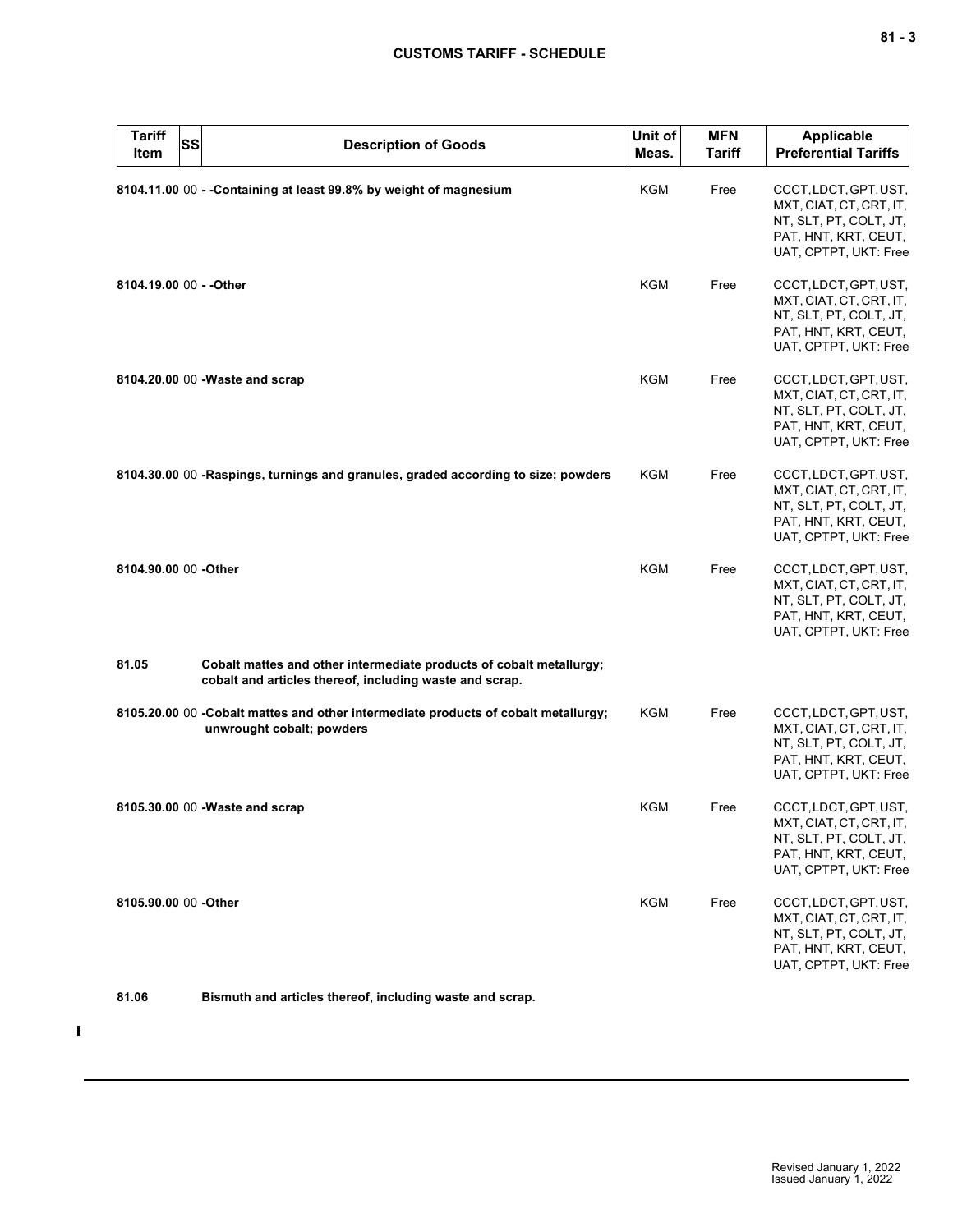| <b>Tariff</b><br>Item | <b>SS</b> | <b>Description of Goods</b>                                                           | Unit of<br>Meas.  | <b>MFN</b><br>Tariff | Applicable<br><b>Preferential Tariffs</b>                                                                                   |
|-----------------------|-----------|---------------------------------------------------------------------------------------|-------------------|----------------------|-----------------------------------------------------------------------------------------------------------------------------|
|                       |           | 8106.10.00 00 -Containing more than 99.99% of bismuth, by weight                      | <b>KGM</b>        | Free                 | CCCT, LDCT, GPT, UST,<br>MXT, CIAT, CT, CRT, IT,<br>NT, SLT, PT, COLT, JT,<br>PAT, HNT, KRT, CEUT,<br>UAT, CPTPT, UKT: Free |
| 8106.90.00 00 -Other  |           |                                                                                       | <b>KGM</b>        | Free                 | CCCT, LDCT, GPT, UST,<br>MXT, CIAT, CT, CRT, IT,<br>NT, SLT, PT, COLT, JT,<br>PAT, HNT, KRT, CEUT,<br>UAT, CPTPT, UKT: Free |
| 81.08                 |           | Titanium and articles thereof, including waste and scrap.                             |                   |                      |                                                                                                                             |
|                       |           | 8108.20.00 00 - Unwrought titanium; powders                                           | <b>KGM</b>        | Free                 | CCCT, LDCT, GPT, UST,<br>MXT, CIAT, CT, CRT, IT,<br>NT, SLT, PT, COLT, JT,<br>PAT, HNT, KRT, CEUT,<br>UAT, CPTPT, UKT: Free |
|                       |           | 8108.30.00 00 - Waste and scrap                                                       | <b>KGM</b>        | Free                 | CCCT, LDCT, GPT, UST,<br>MXT, CIAT, CT, CRT, IT,<br>NT, SLT, PT, COLT, JT,<br>PAT, HNT, KRT, CEUT,<br>UAT, CPTPT, UKT: Free |
| 8108.90.00            |           | -Other                                                                                |                   | Free                 | CCCT, LDCT, GPT, UST,<br>MXT, CIAT, CT, CRT, IT,<br>NT, SLT, PT, COLT, JT,<br>PAT, HNT, KRT, CEUT,<br>UAT, CPTPT, UKT: Free |
|                       |           |                                                                                       | KGM<br>KGM<br>KGM |                      |                                                                                                                             |
| 81.09                 |           | Zirconium and articles thereof, including waste and scrap.                            |                   |                      |                                                                                                                             |
|                       |           | -Unwrought zirconium; powders:                                                        |                   |                      |                                                                                                                             |
|                       |           | 8109.21.00 00 - -Containing less than 1 part hafnium to 500 parts zirconium by weight | KGM               | Free                 | CCCT, LDCT, GPT, UST,<br>MXT, CIAT, CT, CRT, IT,<br>NT, SLT, PT, COLT, JT,<br>PAT, HNT, KRT, CEUT,<br>UAT, CPTPT, UKT: Free |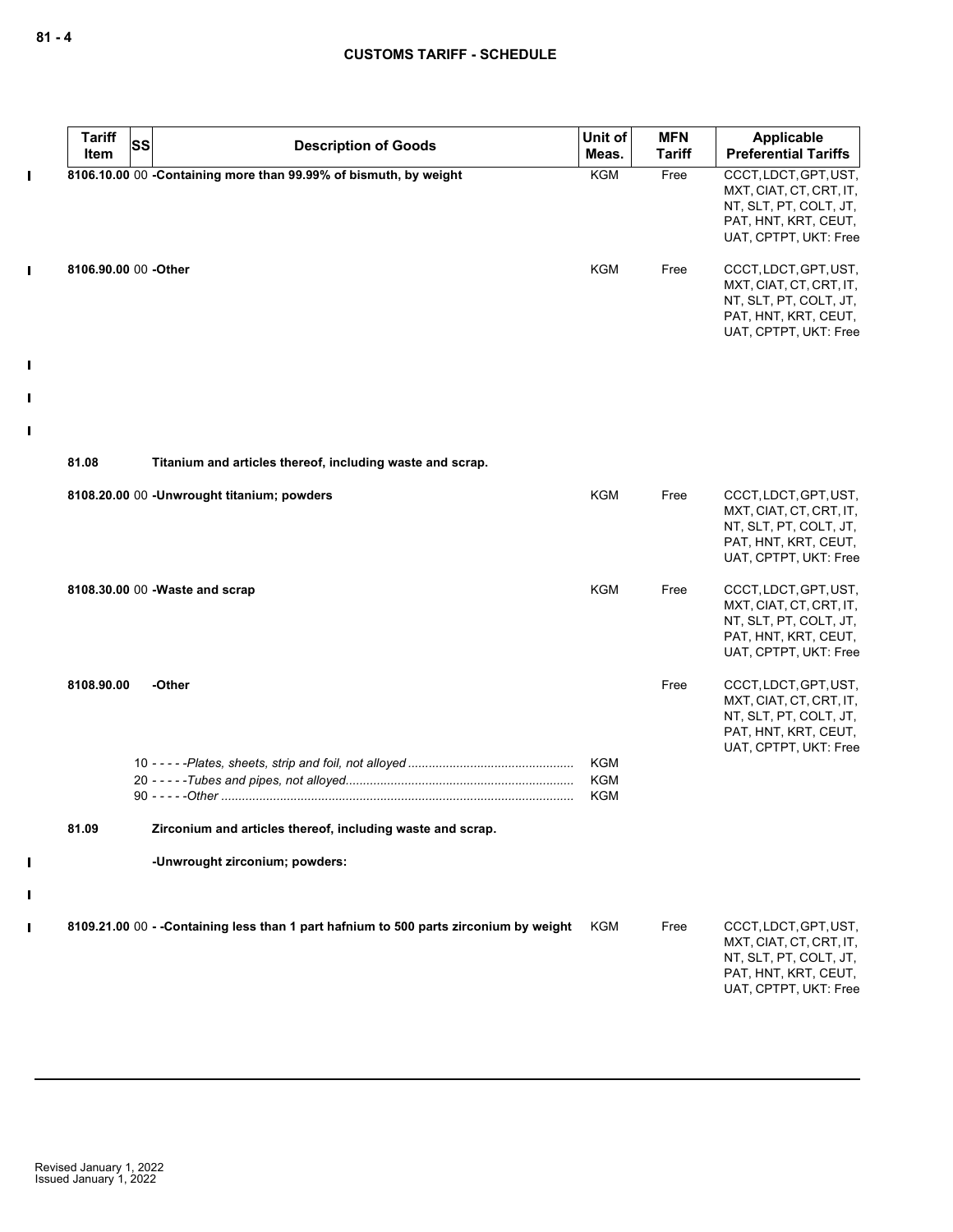# **CUSTOMS TARIFF - SCHEDULE**

|   | <b>Tariff</b><br>SS<br>Item | <b>Description of Goods</b>                                                            | Unit of<br>Meas. | <b>MFN</b><br><b>Tariff</b> | <b>Applicable</b><br><b>Preferential Tariffs</b>                                                                            |
|---|-----------------------------|----------------------------------------------------------------------------------------|------------------|-----------------------------|-----------------------------------------------------------------------------------------------------------------------------|
| П | 8109.29.00 00 - - Other     |                                                                                        | KGM              | Free                        | CCCT, LDCT, GPT, UST,<br>MXT, CIAT, CT, CRT, IT,<br>NT, SLT, PT, COLT, JT,<br>PAT, HNT, KRT, CEUT,<br>UAT, CPTPT, UKT: Free |
| I |                             | -Waste and scrap:                                                                      |                  |                             |                                                                                                                             |
| П |                             |                                                                                        |                  |                             |                                                                                                                             |
| П |                             | 8109.31.00 00 - - Containing less than 1 part hafnium to 500 parts zirconium by weight | KGM              | Free                        | CCCT, LDCT, GPT, UST,<br>MXT, CIAT, CT, CRT, IT,<br>NT, SLT, PT, COLT, JT,<br>PAT, HNT, KRT, CEUT,<br>UAT, CPTPT, UKT: Free |
| П | 8109.39.00 00 - - Other     |                                                                                        | <b>KGM</b>       | Free                        | CCCT, LDCT, GPT, UST,<br>MXT, CIAT, CT, CRT, IT,<br>NT, SLT, PT, COLT, JT,<br>PAT, HNT, KRT, CEUT,<br>UAT, CPTPT, UKT: Free |
| Π |                             | -Other:                                                                                |                  |                             |                                                                                                                             |
|   |                             |                                                                                        |                  |                             |                                                                                                                             |
| П |                             | 8109.91.00 00 - -Containing less than 1 part hafnium to 500 parts zirconium by weight  | KGM              | Free                        | CCCT, LDCT, GPT, UST,<br>MXT, CIAT, CT, CRT, IT,<br>NT, SLT, PT, COLT, JT,<br>PAT, HNT, KRT, CEUT,<br>UAT, CPTPT, UKT: Free |
| П | 8109.99.00 00 - - Other     |                                                                                        | <b>KGM</b>       | Free                        | CCCT, LDCT, GPT, UST,<br>MXT, CIAT, CT, CRT, IT,<br>NT, SLT, PT, COLT, JT,<br>PAT, HNT, KRT, CEUT,<br>UAT, CPTPT, UKT: Free |
|   | 81.10                       | Antimony and articles thereof, including waste and scrap.                              |                  |                             |                                                                                                                             |
|   |                             | 8110.10.00 00 - Unwrought antimony; powders                                            | <b>KGM</b>       | Free                        | CCCT, LDCT, GPT, UST,<br>MXT, CIAT, CT, CRT, IT,<br>NT, SLT, PT, COLT, JT,<br>PAT, HNT, KRT, CEUT,<br>UAT, CPTPT, UKT: Free |
|   |                             | 8110.20.00 00 - Waste and scrap                                                        | KGM              | Free                        | CCCT, LDCT, GPT, UST,<br>MXT, CIAT, CT, CRT, IT,<br>NT, SLT, PT, COLT, JT,<br>PAT, HNT, KRT, CEUT,<br>UAT, CPTPT, UKT: Free |
|   | 8110.90.00 00 -Other        |                                                                                        | <b>KGM</b>       | Free                        | CCCT, LDCT, GPT, UST,<br>MXT, CIAT, CT, CRT, IT,<br>NT, SLT, PT, COLT, JT,<br>PAT, HNT, KRT, CEUT,<br>UAT, CPTPT, UKT: Free |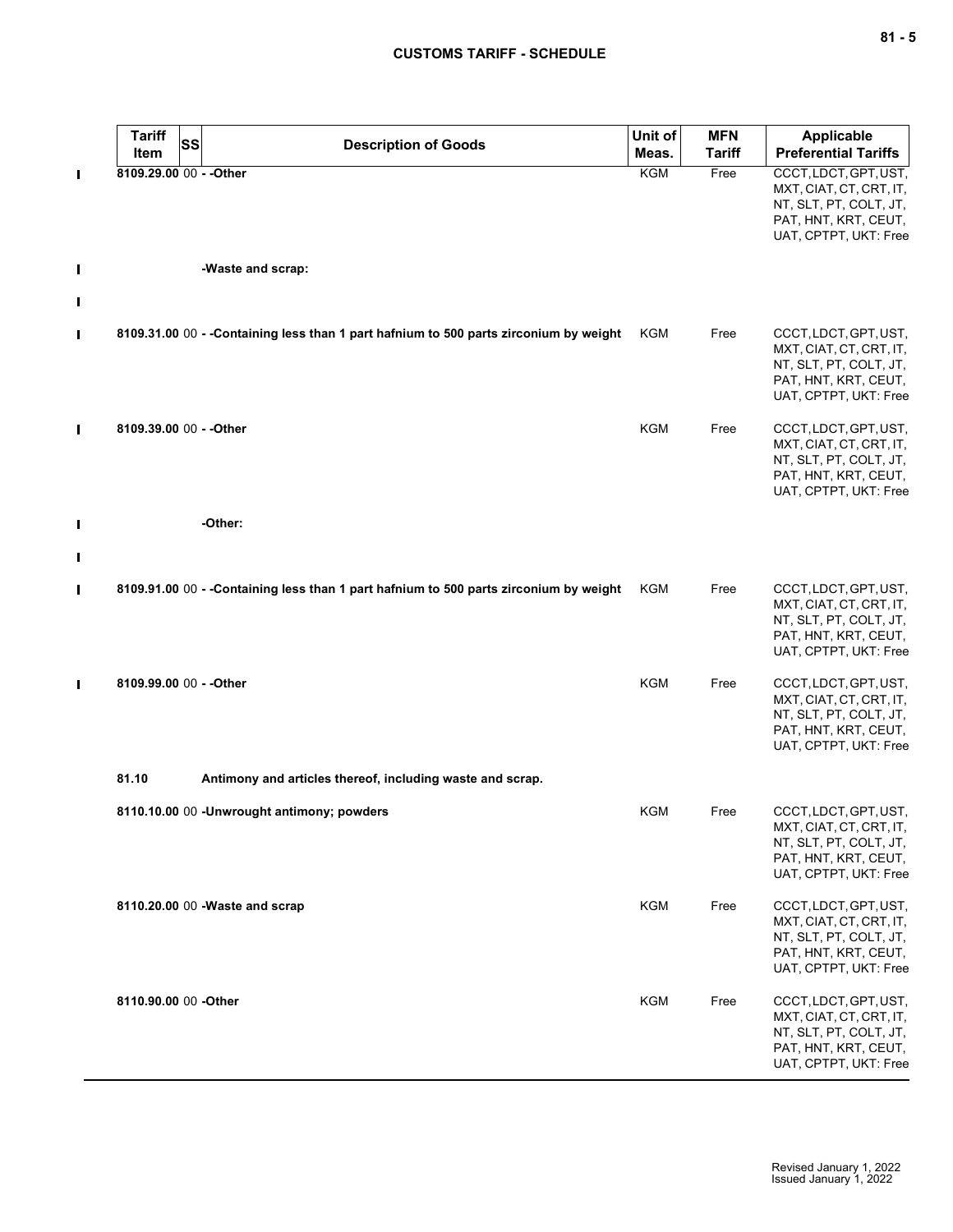| <b>Tariff</b><br><b>SS</b><br>Item | <b>Description of Goods</b>                                                                                                                                                            | Unit of<br>Meas. | <b>MFN</b><br><b>Tariff</b> | <b>Applicable</b><br><b>Preferential Tariffs</b>                                                                            |
|------------------------------------|----------------------------------------------------------------------------------------------------------------------------------------------------------------------------------------|------------------|-----------------------------|-----------------------------------------------------------------------------------------------------------------------------|
|                                    | 8111.00.00 00 Manganese and articles thereof, including waste and scrap.                                                                                                               | KGM              | Free                        | CCCT, LDCT, GPT, UST,<br>MXT, CIAT, CT, CRT, IT,<br>NT, SLT, PT, COLT, JT,<br>PAT, HNT, KRT, CEUT,<br>UAT, CPTPT, UKT: Free |
| 81.12                              | Beryllium, chromium, hafnium, rhenium, thallium, cadmium,<br>germanium, vanadium, gallium, indium and niobium (columbium), and<br>articles of these metals, including waste and scrap. |                  |                             |                                                                                                                             |
|                                    | -Beryllium:                                                                                                                                                                            |                  |                             |                                                                                                                             |
|                                    | 8112.12.00 00 - - Unwrought; powders                                                                                                                                                   | KGM              | Free                        | CCCT, LDCT, GPT, UST,<br>MXT, CIAT, CT, CRT, IT,<br>NT, SLT, PT, COLT, JT,<br>PAT, HNT, KRT, CEUT,<br>UAT, CPTPT, UKT: Free |
|                                    | 8112.13.00 00 - - Waste and scrap                                                                                                                                                      | <b>KGM</b>       | Free                        | CCCT, LDCT, GPT, UST,<br>MXT, CIAT, CT, CRT, IT,<br>NT, SLT, PT, COLT, JT,<br>PAT, HNT, KRT, CEUT,<br>UAT, CPTPT, UKT: Free |
| 8112.19.00 00 - - Other            |                                                                                                                                                                                        | <b>KGM</b>       | Free                        | CCCT, LDCT, GPT, UST,<br>MXT, CIAT, CT, CRT, IT,<br>NT, SLT, PT, COLT, JT,<br>PAT, HNT, KRT, CEUT,<br>UAT, CPTPT, UKT: Free |
|                                    | -Chromium:                                                                                                                                                                             |                  |                             |                                                                                                                             |
|                                    | 8112.21.00 00 - - Unwrought; powders                                                                                                                                                   | <b>KGM</b>       | Free                        | CCCT, LDCT, GPT, UST,<br>MXT, CIAT, CT, CRT, IT,<br>NT, SLT, PT, COLT, JT,<br>PAT, HNT, KRT, CEUT,<br>UAT, CPTPT, UKT: Free |
|                                    | 8112.22.00 00 - - Waste and scrap                                                                                                                                                      | KGM              | Free                        | CCCT, LDCT, GPT, UST,<br>MXT, CIAT, CT, CRT, IT,<br>NT, SLT, PT, COLT, JT,<br>PAT, HNT, KRT, CEUT,<br>UAT, CPTPT, UKT: Free |
| 8112.29.00 00 - - Other            |                                                                                                                                                                                        | <b>KGM</b>       | Free                        | CCCT, LDCT, GPT, UST,<br>MXT, CIAT, CT, CRT, IT,<br>NT, SLT, PT, COLT, JT,<br>PAT, HNT, KRT, CEUT,<br>UAT, CPTPT, UKT: Free |

 $\mathbf{I}$ 

**-Hafnium:**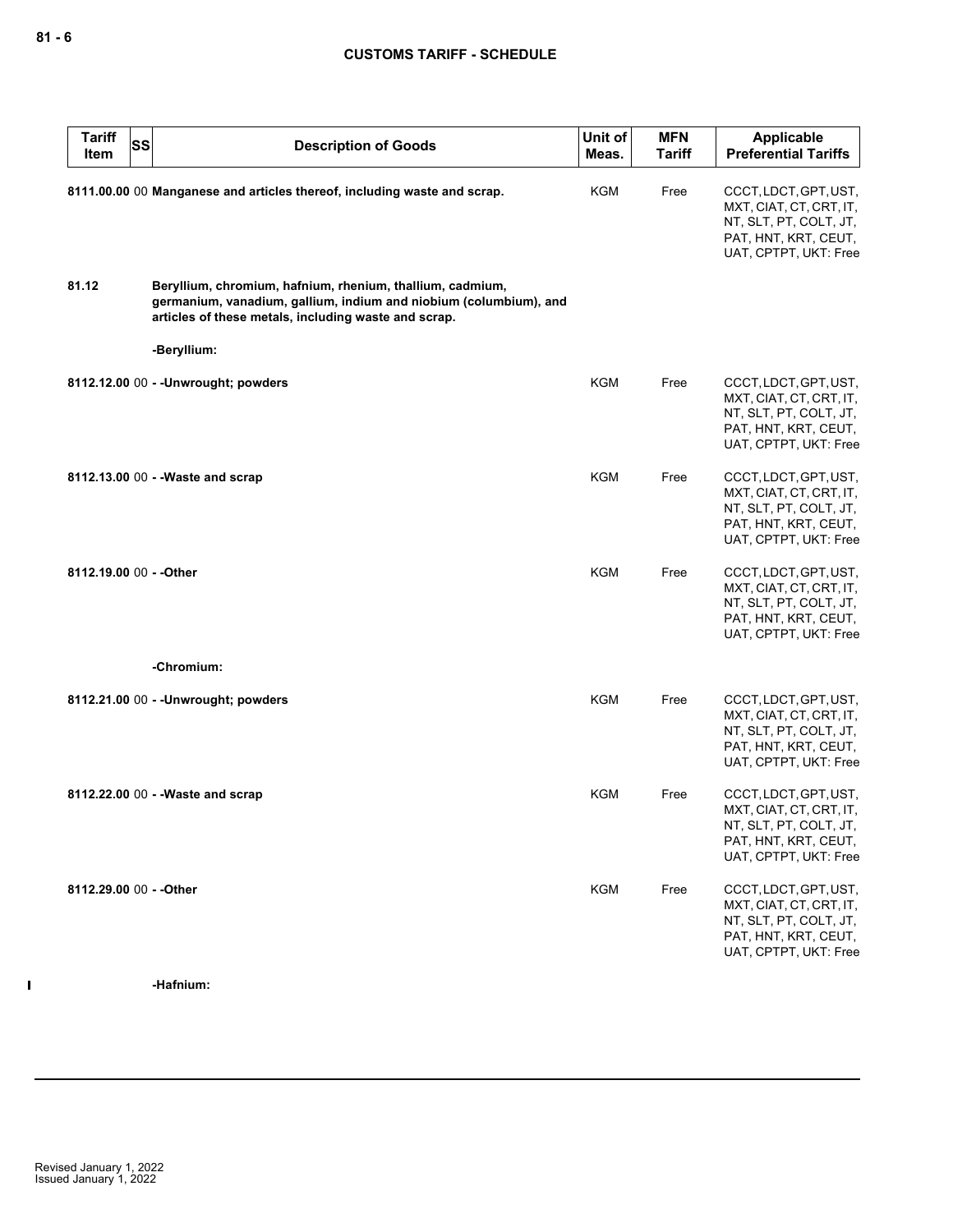|                | <b>Tariff</b><br>SS<br>Item | <b>Description of Goods</b>                           | Unit of<br>Meas. | <b>MFN</b><br><b>Tariff</b> | <b>Applicable</b><br><b>Preferential Tariffs</b>                                                                            |
|----------------|-----------------------------|-------------------------------------------------------|------------------|-----------------------------|-----------------------------------------------------------------------------------------------------------------------------|
| п              |                             | 8112.31.00 00 - - Unwrought; waste and scrap; powders | <b>KGM</b>       | Free                        | CCCT, LDCT, GPT, UST,<br>MXT, CIAT, CT, CRT, IT,<br>NT, SLT, PT, COLT, JT,<br>PAT, HNT, KRT, CEUT,<br>UAT, CPTPT, UKT: Free |
| п              | 8112.39.00 00 - - Other     |                                                       | <b>KGM</b>       | Free                        | CCCT, LDCT, GPT, UST,<br>MXT, CIAT, CT, CRT, IT,<br>NT, SLT, PT, COLT, JT,<br>PAT, HNT, KRT, CEUT,<br>UAT, CPTPT, UKT: Free |
| L              |                             | -Rhenium:                                             |                  |                             |                                                                                                                             |
| П              |                             | 8112.41.00 00 - - Unwrought; waste and scrap; powders | <b>KGM</b>       | Free                        | CCCT, LDCT, GPT, UST,<br>MXT, CIAT, CT, CRT, IT,<br>NT, SLT, PT, COLT, JT,<br>PAT, HNT, KRT, CEUT,<br>UAT, CPTPT, UKT: Free |
| $\blacksquare$ | 8112.49.00 00 - - Other     |                                                       | <b>KGM</b>       | Free                        | CCCT, LDCT, GPT, UST,<br>MXT, CIAT, CT, CRT, IT,<br>NT, SLT, PT, COLT, JT,<br>PAT, HNT, KRT, CEUT,<br>UAT, CPTPT, UKT: Free |
|                |                             | -Thallium:                                            |                  |                             |                                                                                                                             |
|                |                             | 8112.51.00 00 - - Unwrought; powders                  | KGM              | Free                        | CCCT, LDCT, GPT, UST,<br>MXT, CIAT, CT, CRT, IT,<br>NT, SLT, PT, COLT, JT,<br>PAT, HNT, KRT, CEUT,<br>UAT, CPTPT, UKT: Free |
|                |                             | 8112.52.00 00 - - Waste and scrap                     | <b>KGM</b>       | Free                        | CCCT, LDCT, GPT, UST,<br>MXT, CIAT, CT, CRT, IT,<br>NT, SLT, PT, COLT, JT,<br>PAT, HNT, KRT, CEUT,<br>UAT, CPTPT, UKT: Free |
|                | 8112.59.00 00 - - Other     |                                                       | KGM              | Free                        | CCCT, LDCT, GPT, UST,<br>MXT, CIAT, CT, CRT, IT,<br>NT, SLT, PT, COLT, JT,<br>PAT, HNT, KRT, CEUT,<br>UAT, CPTPT, UKT: Free |
| Ш              |                             | -Cadmium:                                             |                  |                             |                                                                                                                             |
| п              |                             | 8112.61.00 00 - - Waste and scrap                     | KGM              | Free                        | CCCT, LDCT, GPT, UST,<br>MXT, CIAT, CT, CRT, IT,<br>NT, SLT, PT, COLT, JT,<br>PAT, HNT, KRT, CEUT,<br>UAT, CPTPT, UKT: Free |